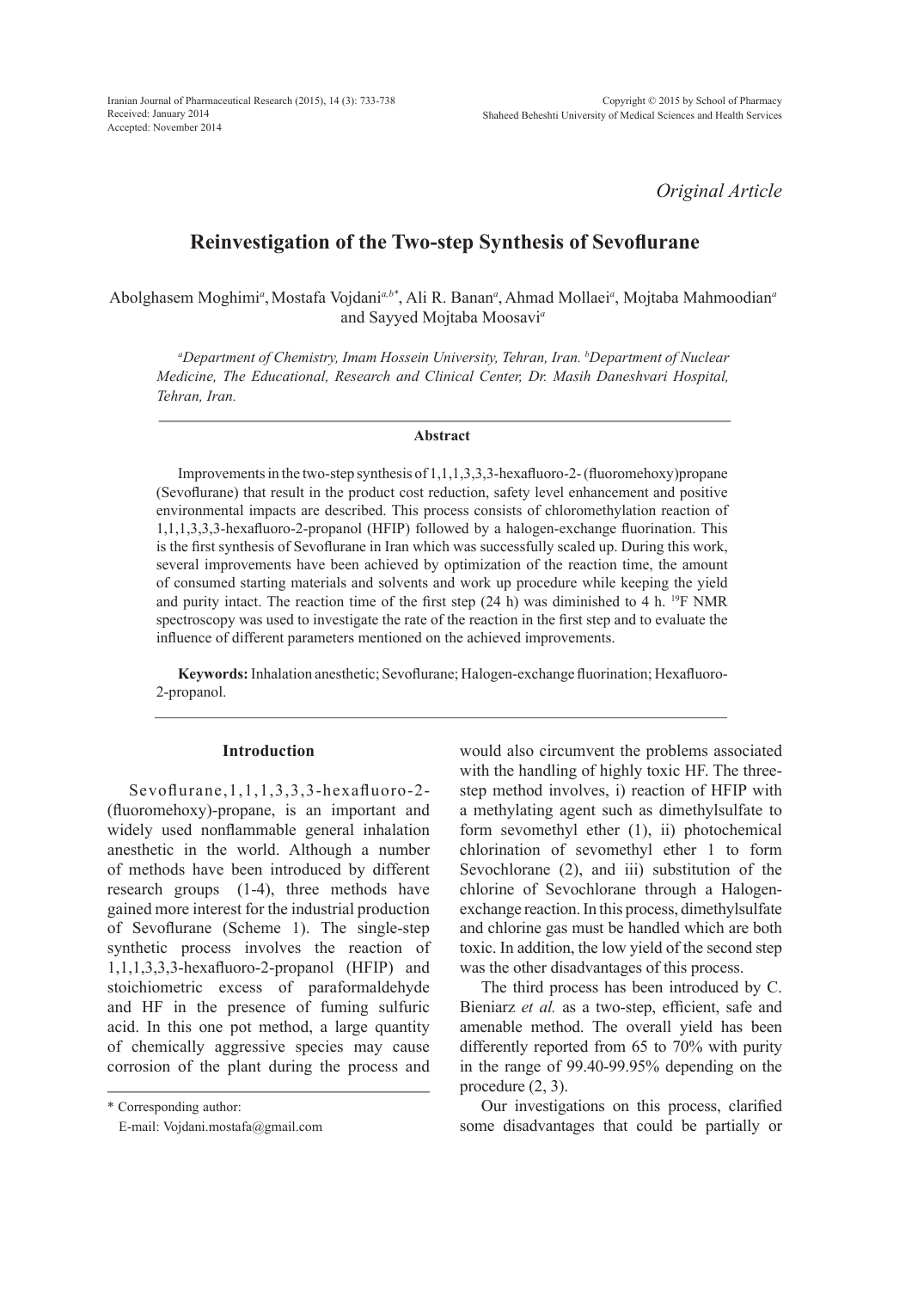

**Scheme1.** The single, two and three-step synthetic methods of Sevoflurane from hexafluoroisopropanol.

totally removed. The disadvantages are: i) long reaction time, 24 h, for the chloromethylation step and ii) large amount of KF and PEG-400 used in the second step, the fluoride exchange reaction. Herein, some modifications that have been applied on this method are discussed in order to reach a more cost-effective process and to decrease the environmental pollutions, compared with other references (2, 3), with no change in yield and purity of the product (Table 1).

#### **Experimental**

## *Chemicals and apparatus*

Hexafluoro-2-propanol, AlCl<sub>3</sub>, 1,3,5-trioxane, KF, and PEG-400 were purchased from Merck and used as received. Sevoflurane was obtained from Abbott. GC analysis was performed using a Varian 3400 gas chromatograph with a flame ionization detector (FID) through a 2m x l/8» OV-101 on 80/100 CWHP packed GC column. <sup>1</sup>H, <sup>19</sup>F and <sup>13</sup>C NMR were recorded on Bruker NMR spectrometers at 250, 235 and 62.5 MHz, *Halog* respectively. Chemical shifts are reported in ppm downfield from tetramethylsilane (TMS, δ0.00).

#### *Synthesis of Sevochlorane*

Anhydrous  $AlCl<sub>3</sub>$  (34.9 g, 0.26 mol) was placed into a jacketed glass reactor. The reaction vessel was cooled to 0 °C, and HFIP (40 g, 0.24 mol) was added in a single portion while stirring. 1,3,5-trioxane (7.2 g, 0.08 mol) was added in portions to the homogeneous slurry of HFIP and  $AICI<sub>3</sub>$ . The generated HCl gas was directed into a water vessel. After 2 h, the temperature of the reaction mixture was increased to 25 ºC. After

4 h, the reaction mixture was cooled to 0 ºC and the careful dropwise addition of cooled water (40 g) started. When adding water was fluoride exchange reaction. completed, and the exothermic reaction was subsided, 6 N HCl (40 mL) was added rapidly scussed in order to reach a in one portion. Then, the bath temperature was increased to ambient temperature and ons, compared with other stirrer rate was increased to dissolve all the remaining aluminate salts. Consequently, Table 1). The end of three clear layers appeared. The bottom layer appeared be particle be particle be particle be particle be particle be particle be particle be particle be particle be particle be particle be particle be (Sevochlorane phase) was separated and experimental washed twice with water and then dried over<br> $\frac{1}{2}$  h, for the challenge and the challenge and the challenge and the challenge and the challenge and the challenge and the challenge and the challenge and the  $MgSO<sub>4</sub>$  to afford 45 g (87.2%) highly pure  $S$ evochlorane. Data for  $1, 1, 1, 3, 3, 3$ -hexafluoro-<br>ii) large amount of KF and PEG-400 used reaction. 2-(chloromethoxy)-propane (1): bp = 76  $°C$ ; <sup>1</sup>H NMR (250.1 MHz, CDCl<sub>3</sub>):  $\delta$  5.57 (s, 2H) Sevoflurane was obtained  $4.54$  (septet, 1H,  ${}^{3}J_{\text{HF}} = 5.7$  Hz); <sup>19</sup>F NMR  $(235.4 \text{ MHz}, \text{CDCl}_3): \delta -74.14 \text{ (d, } 3J_{\text{HF}} = 5.9$ romatograph with a flame  $\frac{(233.4 \text{ MHz}, \text{CDC1}_3): 0.941.14 (a, 9)_{\text{HF}}}{13}$  or  $\frac{9}{11}$  compared with a flame  $\frac{1}{2}$  is  $\frac{1}{2}$  NMR (62.9 MHz, CDCl<sub>3</sub>):  $\delta$  121.0  $\begin{array}{lll}\n\text{FID)} \text{ through a } 2\text{m} \times 1/8\n\end{array}$  (q,  ${}^{1}J_{\text{FC}} = 283.0 \text{ Hz}$ ) 80.4 (s), 73.8 (septet,  ${}^{2}J_{\text{FC}} = 0.000000$  and  $\begin{array}{lll}\n\text{WHP} \text{ packed GC column} \\
\end{array}$ 31.4 Hz).

#### *Halogen-exchange fluorination*

PEG-400 (50 mL) was placed into a jacketed glass reactor. KF (12.9 g, 0.22 mol) was added thereafter while stirring. Then, Sevochlorane (40 g, 0.18 mol)was added to the mixture and the reaction mixture was heated at 90 ºC for 2 h, and then cooled down to room temperature. Water (50 mL) was added to the mixture. Two clear phases had formed. The bottom phase was separated, dried over  $MgSO<sub>4</sub>$ , and distilled to afford 27 g (72%) of highly pure Sevoflurane (99.9%). Data for 1,1,1,3,3,3-hexafluoro-2- (fluoromethoxy) propane (Sevoflurane, 3):  $bp =$ 58.5 °C; <sup>1</sup>H NMR (250.1 MHz, CDCl<sub>3</sub>): δ 5.42  $(d, 2H, {}^{2}J_{\text{HF}} = 53.5 \text{ Hz})$  4.42 (septet, 1H,  ${}^{3}J_{\text{HF}} =$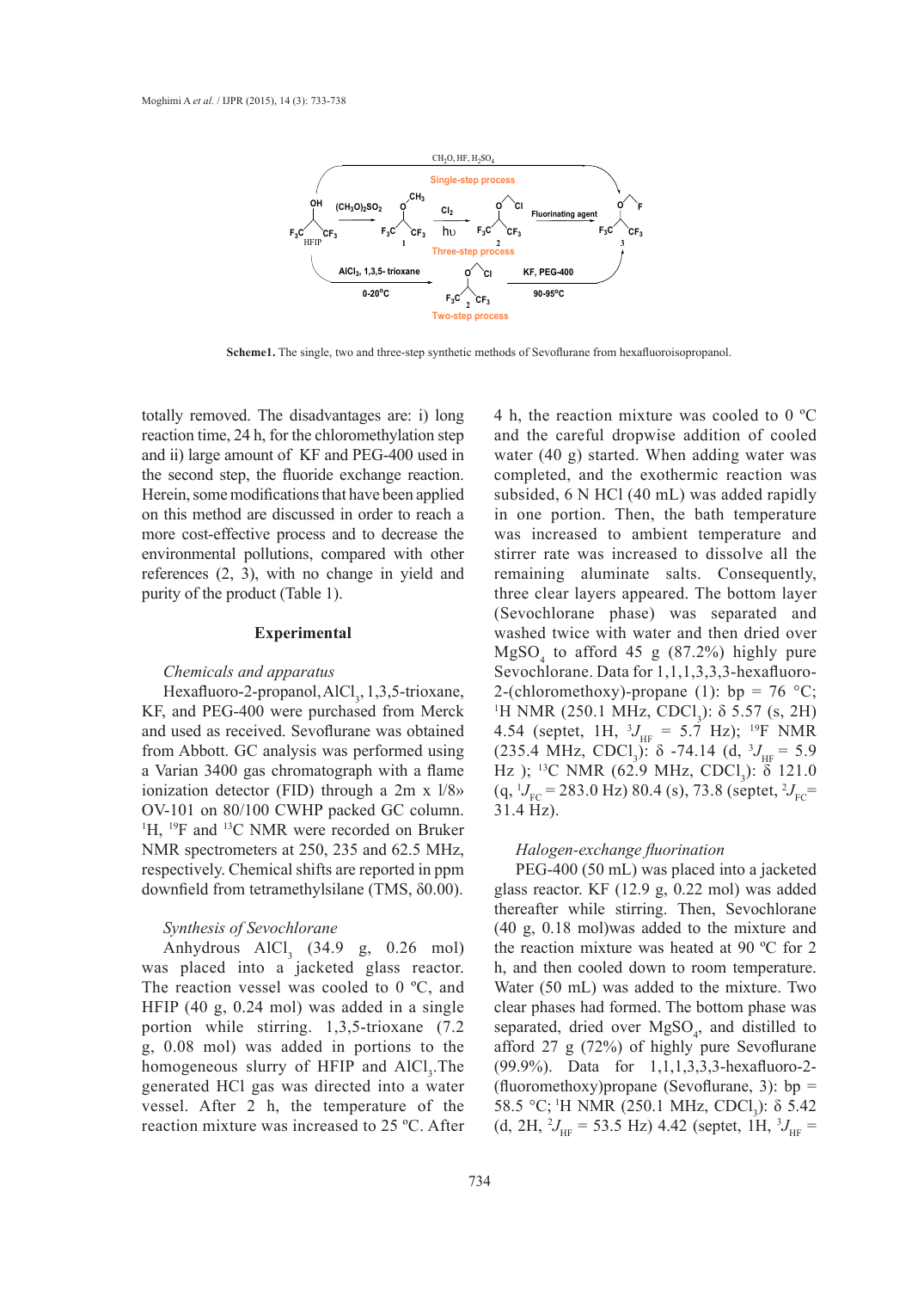|                          |                       |                         |                            | Ref <sub>2</sub>          | Ref 6                                                   |                                           |                                     |
|--------------------------|-----------------------|-------------------------|----------------------------|---------------------------|---------------------------------------------------------|-------------------------------------------|-------------------------------------|
|                          |                       |                         | Ref <sub>3</sub>           |                           | Two step process                                        | <b>Single pot process</b>                 | <b>Present work</b>                 |
| Chloromethylation Step   | <b>Mixing</b>         | AICI <sub>2</sub> (mol) | 0.139C                     | 64.54                     | 0.139c                                                  | 32.37                                     | 0.26                                |
|                          |                       | $HFP$ (mol)             | $0.139$ $\degree$          | 64.54                     | 0.139 <sup>c</sup>                                      | 32.37                                     | 0.24                                |
|                          |                       | $1,3,5$ -Trioxane (mol) | $0.047$ c                  | 21.58                     | $0.046$ c                                               | 10.79                                     | 0.08                                |
|                          |                       | Reaction Time (h)       | 24                         | 24                        | 20 <sup>f</sup>                                         | Did not mention                           | $\overline{4}$                      |
|                          |                       | HCl gas <sup>a</sup>    | Evaluated                  | Absorbed <sup>d</sup>     | Evaluated                                               | Absorbed <sup>d</sup>                     | Reused <sup>i</sup>                 |
|                          |                       | Monitoring the reaction | By GC                      | By GC                     | By GC                                                   | By GC                                     | By <sup>19</sup> F NMR              |
|                          | Quenching             | HC16N(L)                | 0.050                      | 26.6                      | $0.050$ s                                               | 13.3                                      | 0.040                               |
|                          |                       | Water $(L)$             | Did not mention<br>clearly | 10                        | 0.050                                                   | 5                                         | 0.040                               |
|                          |                       | Aqueous Phase b         | Did not mention            | Siphoned off              | Did not mention                                         | Siphoned off                              | Analyzed by ${}^{19}F$ NMR ${}^{j}$ |
|                          |                       | Quenching Time          |                            |                           | Did not mention Did not mention Did not mention clearly | Did not mention                           | 50 minuets $k$                      |
| <b>Fluorination Step</b> | SVC (mol)             |                         | 0.010                      | Did not mention $\degree$ | 0.010                                                   | Did not mention <sup><math>e</math></sup> | 0.18                                |
|                          | $KF$ (mol)            |                         | 0.040                      | Did not mention           | 0.040                                                   | 97.26                                     | 0.22                                |
|                          | <b>PEG-400</b><br>(L) |                         | 0.010                      | 32                        | h                                                       | 16                                        | 0.050                               |

**Table1.** A comparison with other references.

<sup>a</sup>Produced during the reaction. <sup>b</sup>Produced by washing the mixture. <sup>c</sup> The number is rounded. <sup>4</sup>By scrubbers containing water. <sup>e</sup>The SVC didn't separate because this reaction has been described as a one-vessel process. <sup>f</sup> The reaction didn't completed at this time because the mixture still had a little (<5% quantitatively) amount of bis-HFIP-acetal. <sup>g</sup>Cold (-20 °C.). hdiethylene glycol was used as a solvent (0.010 L). The HCl gas was directed to a water bath and, after pH adjustment, was used for quenching the chloromethylation step. The aqueous phase contains some SVC that was extracted by a solvent. <sup>k</sup>The quenching time depends on the reaction scale.

5.7 Hz); <sup>19</sup>F NMR (235.4 MHz, CDCl<sub>3</sub>): δ -75.13  $(dd, {}^{3}J_{\text{HF}} = 4.7 \text{ Hz}, {}^{5}J_{\text{FF}} = 2.4 \text{ Hz}$ ), -155.65 (septet of t,  ${}^{2}J_{\text{HF}}$  = 54.13 Hz,  ${}^{5}J_{\text{FF}}$  = 2.4 Hz); <sup>13</sup>C NMR  $(62.9 \text{ MHz}, \text{CDCl}_3)$ :  $\delta$  121.1 (q,  $^1J_{\text{FC}} = 283.0 \text{ Hz}$ ) 103.1 (d,  $^1J_{\text{FC}} = 226.4 \text{ Hz}$ ), 74.24 (septet,  $^2J_{\text{CF}} =$ 33.4 Hz).

## **Results and Discussion**

The first modification applied for the twostep process was the first step reaction time that was decreased to 4 h by changing the ratio of the starting materials. The next modification was reducing the amount of solvent and KF, in the second step, with no change on the yield and purity of the product. These modifications would change the original two-step method into a real cost-effective process.

The chloromethylation reaction of HFIP has been reported to take 24 h and a 1:1:0.3 molar ratio for HFIP, AlCl<sub>3</sub> and trioxane, respectively, has been used  $(2, 3)$ . In order to decrease the full conversion time for the first step, the solvent effect was initially investigated. The application of chloroform and dichloromethane

resulted in the synthesis of sevochlorane in low yield. Tetrachloroethane led to the formation of bis (HFIP) acetal by-products. Therefore, this solvent has been proposed for the preparation of bis-acetal. Afterwards our attention was shifted to the effect of reagent ratios on the reaction kinetics and reaction yield. It was found out that increasing the amount of  $AICl_3$  (only 10 mol%) would sharply accelerates this reaction within the first 2 h and approximately 100% conversion was achieved after 4 h. Increasing the excess value of  $AICI_3$  by more than 10% or increasing the amount of trioxane, didn't show further acceleration (Figures 1 and 2).

The next issue was the high volume of water and acid used for quenching. The addition of 6 N HCl solution to interrupt the reaction, increases the reaction temperature violently, and consequently results in partial product loss by decomposition, evaporation, and polymerization which decreases the first step yield. Considering these disadvantages the aqueous acid and water addition sequence was changed and the bath temperature was increased to dissolve the aluminate salts sufficiently. The HCl gas was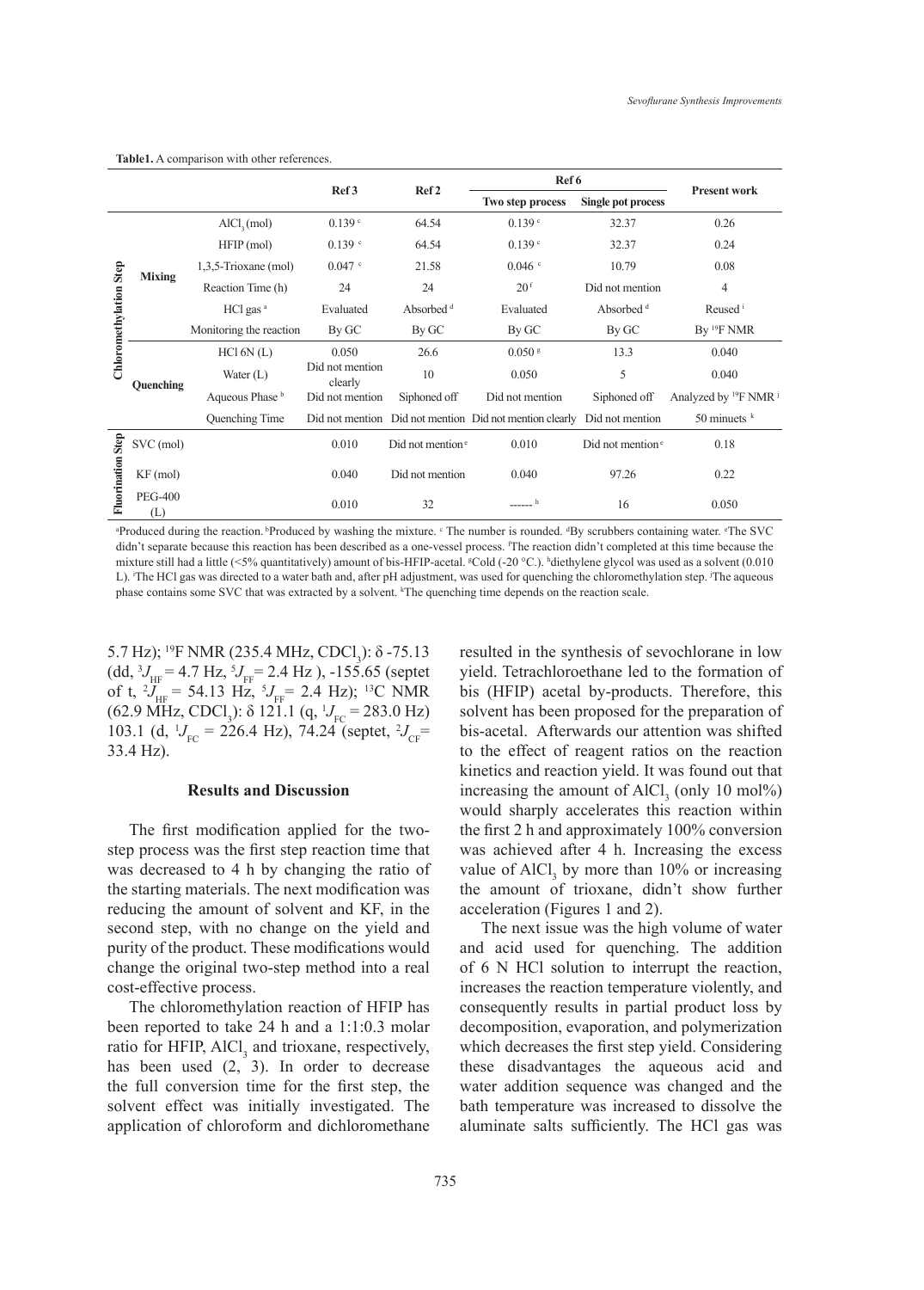

<u>ւնավառնականավառնակավարկակավառնականականականական հայնակ.</u> 

**Figure 1.** Monitoring the Chloromethylation Reaction by <sup>19</sup>F NMR Using 10% Excess of AlCl<sub>3</sub>. **A**: Sevochlorane, **B** and **C**: by-products such as bis(HFIP) acetals and HFIP-methylacetal, **D**: HFIP



**Figure 2.** Kinetics of HFIP chloromethylation reaction followed by 19F NMR spectroscopy.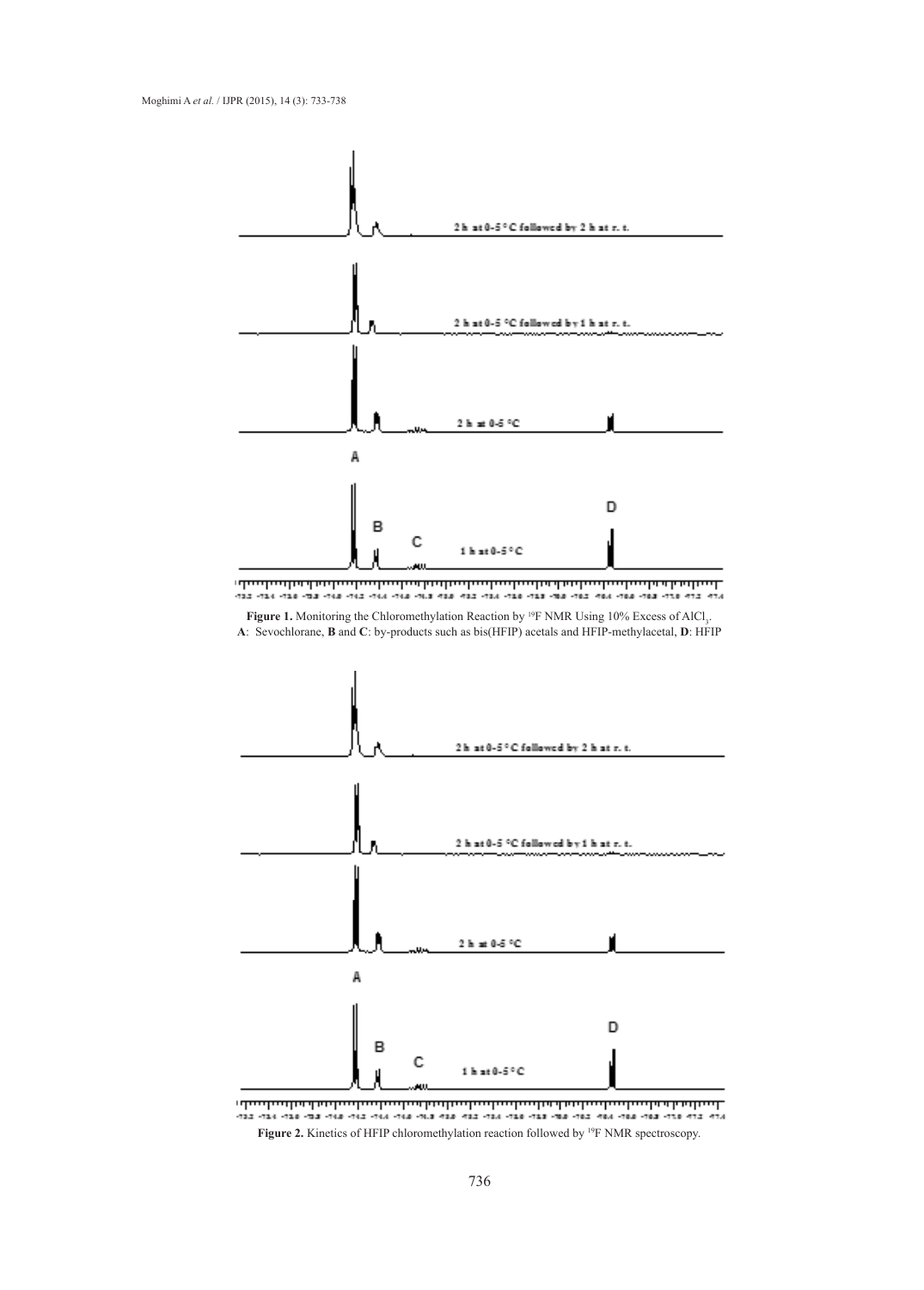| Entry <sup>a</sup> | $PEG-400/mL$ | $KF/mol L^{-1}$ | Time/h | Sevoflurane yield $(\frac{9}{6})^b$ | Unreacted Sevochlorane $(\frac{6}{6})^b$ |
|--------------------|--------------|-----------------|--------|-------------------------------------|------------------------------------------|
|                    | 20           | 0.07            | 2.5    | 96.4                                | 3.6                                      |
| 2                  | 20           | 0.04            | 2.5    | 95.5                                | 4.5                                      |
| 3                  | 20           | 0.02            | 2.5    | 94.5                                | 5.5                                      |
| $\overline{4}$     | 5            | 0.02            | 2.5    | 93.6                                | 6.4                                      |
| 5                  | 2.5          | 0.02            | 2.5    | 90.3                                | 9.7                                      |
| 6                  | 0.5          | 0.02            | 2.5    | 41.8                                | 58.2                                     |
| $\tau$             | 0.5          | 0.02            | 5      | 51.1                                | 48.9                                     |

**Table 2.** Influence of amount of solvent and KF on the fluorination of Sevochlorane.

<sup>a</sup> All reactions were carried out on a 0.016 mol reaction scale of Sevochlorane in PEG-400 at 95 °C. b <sup>19</sup>F NMR assay.

conducted to a water vessel and this aqueous HCl, after pH adjustment, was used at the end of the first step (quenching) to dissolve the aluminate salt. The applied changes would certainly reduce environmental pollution and costs.

An important question in relation to the separation of the organic phase in the first step is whether there is any Sevochlorane in the aqueous phase. This question was positively answered by 19F NMR analyzing of aqueous phases using 2,2,2-trifluoroethanol, as an internal standard. Thus, all the aqueous phases (used for quenching or washing the organic phase, which were all siphoned off by Bieniarz *et al.*) were recycled and reused in the next batches.

Halogen-exchange (Halex) fluorination is an important method in preparing fluorinated compounds. Different reagents such as KF, HF,  $BF_3$ ,  $Bu_4N^{\dagger}F$ ,  $F_2$ , and CsF have been used for this purpose (4-8). Among them, KF, which presents the best ratio between cost and reactivity, is the most popular reagent to perform the «Halex» reaction on a large scale (5). In order to increase the efficiency of KF, severalphase-transfer catalysts such as 18-crown-6, poly (ethylene glycol) (PEG-400) and polar aprotic solvents such as DMSO, DMF and sulfolane have been reported (5-10).Among these, the best result has been obtained when using PEG-400 as the solvent in the case of Sevochlorane (2, 3).

The fluorination of Sevochlorane (SVC) by KF has been reported in the literature and 2.5-7 equivalents of fluoride to SVC have been recommended (2, 3). Trying to reduce the consumed KF and PEG-400 was the main question in this part of our study. To achieve this goal, several reactions using different weight ratios of KF/SVC and PEG/SVC were performed. As shown in Table 2, it is possible to affirm that a decrease of 4 times in the PEG amount (entries 3 and 4) lead to a decrease of less than 1% of sevoflurane conversion and the same is observed when the KF amount is decreased (entries 2 and 3). Accordingly, the amount of KF was decreased to 1.2 mol per each mol of Sevochlorane and the solvent volume was decreased to 3.7 times that of Sevochlorane. An experiment was also carried out using catalytic amount of PEG but the result was not satisfactory because reaching the desired yield required a much longer time (Table 2).

Finally, Sevoflurane was simply isolated from the reaction mixture by the addition of water to the reaction mixture and the organic phase was separated and dried. Analysis of the aqueous phase showed the presence of Sevoflurane. Therefore this phase was used instead of distilled water in subsequent batches. After several batches, tetrachloroethane was added to the accumulated aqueous phases and Sevoflurane was extracted and then the organic phase was distilled to get even more Sevoflurane.

# **Conclusion**

The two-step synthesis of Sevoflurane has been reinvestigated. Accordingly, the reaction time of the first step was lowered to 4 h and the amount of KF and PEG-400 used in the second step was optimized to minimize the product cost and environmental pollutions. As the solvents were investigated in the first step, tetrachloroethane was found to be a good solvent to direct the chloromethylation step to the bis-HFIP-acetal product. All the aqueous phases, which were all siphoned off by the previous works, were analyzed for the first time and it